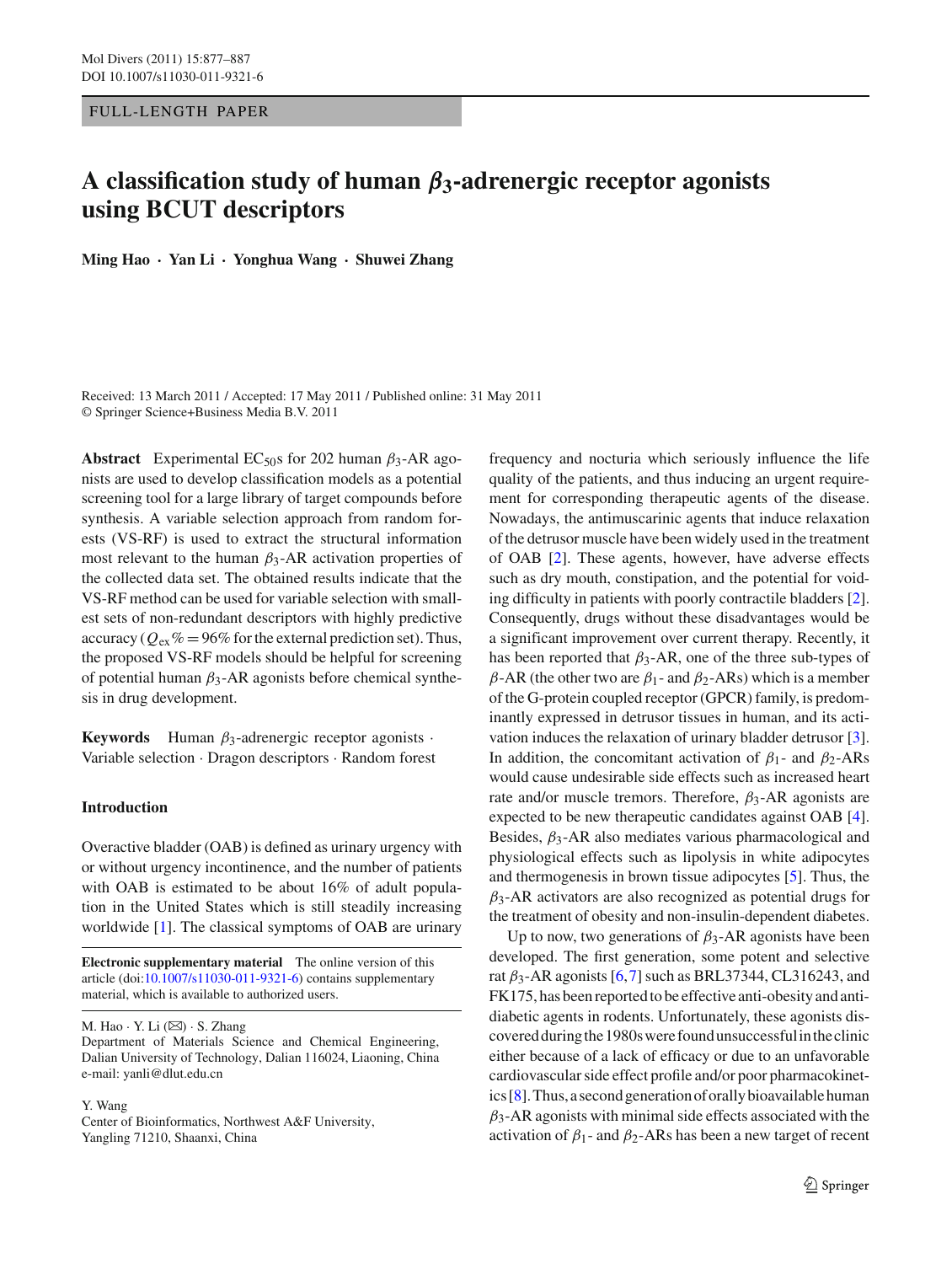research. Great efforts have been concentrated on the synthesis of selective  $\beta_3$ -AR agonists  $[6,9,8-11]$  $[6,9,8-11]$  $[6,9,8-11]$  $[6,9,8-11]$  $[6,9,8-11]$  such as LY377604, L796568, solabegron, and others; however, but these agonists are still not potent in terms of the pharmacokinetic properties. In light of these facts, Hattori et al. [\[12](#page-9-10)[–17](#page-9-11)] have made continuous efforts and synthesized a large series of human  $\beta_3$ -AR agonists toward improving the potency and selectivity over human  $β_1$ - and  $β_2$ -ARs with good oral bioavailability, which makes it possible for later computational research.

As we know, in the laboratory, more accurate activity measurement generally requires more time and greater compound supply, which significantly slows down the process. Thus, the application of in silico methods such as quantitative structure–activity relationship (QSAR) to this issue could be considered at low cost before choosing a synthetic strategy [\[18\]](#page-9-12) if the activity can be predicted only from the chemical structures. Nowadays, a dramatic increase in successful development of predictive, or computational models such as the prediction of P-glycoprotein substrates and inhibitors [\[19](#page-9-13)], androgenic and nonandrogenic compounds [\[20](#page-9-14)], PKC $\theta$  inhibitory activity [\[21\]](#page-9-15), multidrug resistance reversal activity based on atom typing [\[22\]](#page-9-16) and so forth can be seen. However, there is still, to our best knowledge, limited report of computational model to predict human  $\beta_3$ -AR antagonists up to date. Once Telvekar et al. [\[23](#page-9-17)] performed threedimension QSAR study and pharmacophore mapping of a series of 80 biphenyl benzoic acid derivatives, the first two part of study reported by Hattori et al. [\[12](#page-9-10),[13\]](#page-9-18), as selective human  $β_3$ -AR agonists. Using Pharmacophore Alignment and Scoring Engine (PHASE), they proposed a six-point common pharmacophore hypothesis with one acceptor, one negative charge, one positive charge, and three rings for pharmacophore-based alignment of molecules. And their subsequent comparative molecular field analysis (CoMFA) [\[24\]](#page-10-0) and comparative molecular similarity index analysis (CoM-SIA)  $[25]$  $[25]$  studies gave a predictive  $r^2$  value of 0.664 and 0.867, respectively. They concluded that substitution of sterically favored groups at the biphenyl benzoic acid moiety with ether linkage and at methylene attached to amino and dibenzoic acid moieties increase the activity, and the phenyl ethanolamine moiety is responsible for providing pharmacophoric binding sites. While, in this study, we have enlarged the data set to 202 human  $\beta_3$ -AR agonists by collecting all six parts of Hattori's continuous study  $[12–17]$  $[12–17]$  $[12–17]$ , with attempt to build high predictive classification models for rapid screening of potent  $\beta_3$ -AR agonists before synthesis.

Construction of a computational model often requires two basic elements. The first factor is the molecular descriptors that are used to capture the structural information of the molecules studied and correlate with the experimental observations. Since dragon software, a sophisticated program for calculation of molecular descriptors [\[26\]](#page-10-2) developed by Milano Chemometrics and QSAR Research Group, has a quite good record of successful applications in various QSAR researches, presently we also employ it to calculate molecular descriptors based on only the two-dimension structures of the molecules expressed by SMILES notations, which require no specific orientation or through-space distances and thus alleviate the need for geometry optimization of the structures  $[27]$  $[27]$ .

Another critical procedure is the choice of the data analysis approaches, since the assumptions that underpin a particular methodology must be shown to apply to the data under investigation. Often used classification methods include the simple but interpretable LDA and PLS, and nonlinear, relatively not being prone to interpretable but often having highly predictive methods such as SVM, RF, and so forth [\[20](#page-9-14)[,28](#page-10-4)]. All these methods have a proven record of many successful applications in computational modeling. However, several of them suffer, sometimes, several limitations. Generally speaking, the largest limitation is the conditions where the number of the samples (*n*) is less than that of the descriptors (*p*). Under this circumstance, traditional statistical method like LDA can not be correctly applied unless a pre-selection of the descriptors is executed (e.g., by genetic algorithms [\[27,](#page-10-3)[29\]](#page-10-5) or genetic function approximation [\[30](#page-10-6)], etc). SVM, a nonlinear technique employed in classification problems, is also not robust to the presence of a large number of irrelevant descriptors [\[28](#page-10-4)]. Random forest (RF) has been reported as the combination of relatively high prediction accuracy and collections of desired features, which makes RF uniquely suited for modeling in cheminformatics [\[28\]](#page-10-4) including prediction of quantitative or categorical biological activity of an unknown chemical based on a quantitative description of its molecular structure. RF can show excellent performance even when most predictive variables are noise, and be used when the number of variables is much larger than the number of observations, and returns measures of the variable importance. However, for approaching an ideal classification model (with high classification accuracy using less number of descriptors), a variable selection process is still required. To achieve the above object, in this study, a variable selection method by RF (described as "VS-RF" in this article) combined with the backward elimination using outof-bag (OOB) error is selected to perform classification task for the current human  $\beta_3$ -AR agonists. Originally, this novel approach was proposed for gene selection and classification of microarray data, which has been proven as often yielding smaller sets of genes than alternative variable selection methods while retaining the predictive performance [\[31](#page-10-7)]. Although this method has been successfully applied in the field of gene selection and microarray data [\[31](#page-10-7)], there is still no record up to now of developing computational models for small molecular agonists. To extend the range of application, presently we examined the VS-RF combination method to classify the current dataset of  $\beta_3$ -AR agonists. For comparison, two other alternative methods (SVM and LDA) were also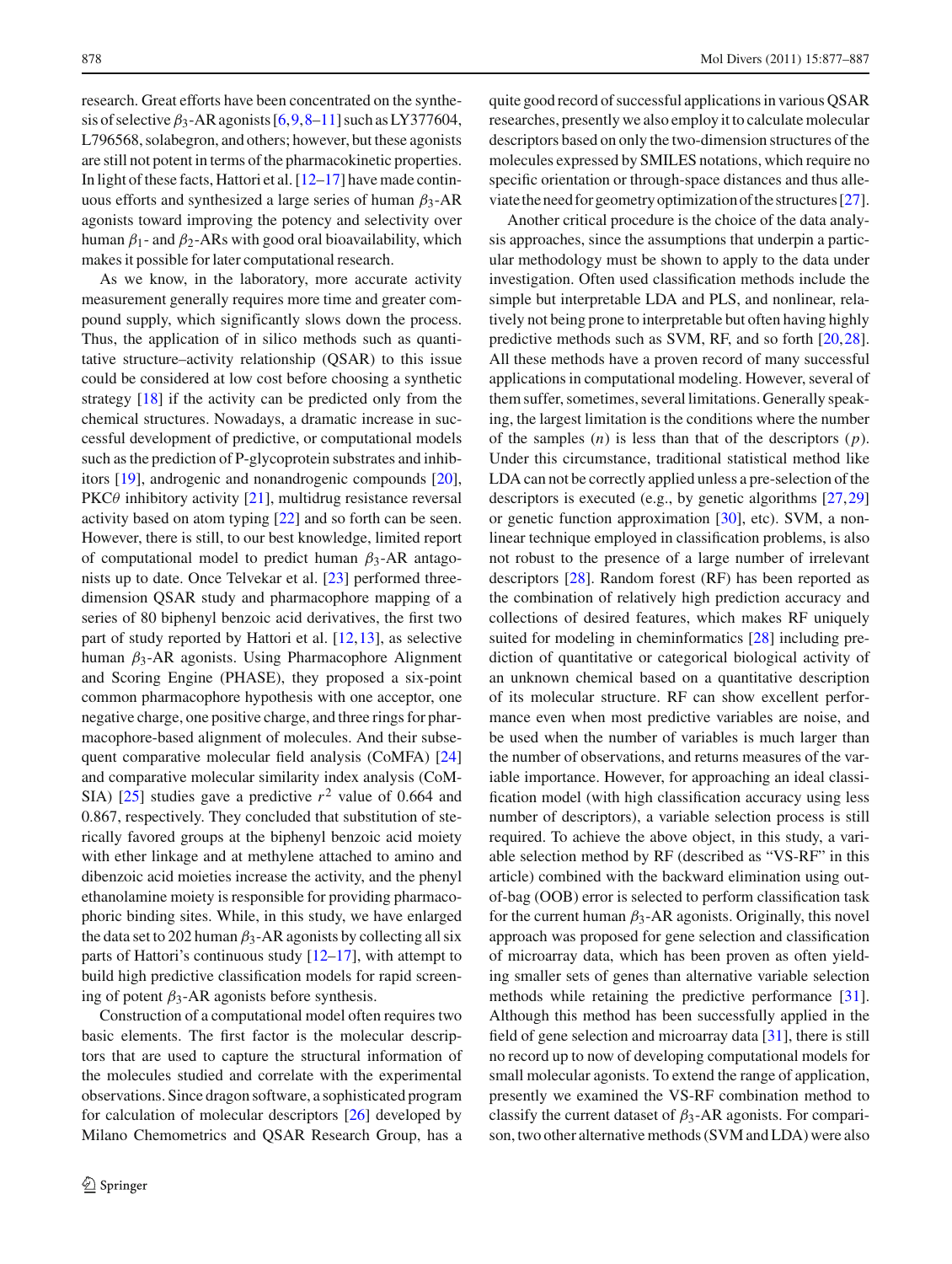performed on the basis of same selected descriptors within the same data sets. The obtained models, we hope, would be helpful for screening and identifying of potential  $\beta_3$ -AR agonists in a large library of target compounds before chemical synthesis.

### **Material and experimental methods**

#### Data sets

A large, diverse dataset of 202 human  $\beta_3$ -AR agonists collected from articles [\[12](#page-9-10)[–17\]](#page-9-11) published by a same research group with  $EC_{50}$  values ranging from 0.03 to larger than 100 nM were used as dataset in this study. Based on the inhibitory activity, the dataset is split into two classes, i.e., 102 low active (L) compounds with the range of  $EC_{50}$  from 1.4 to >100 nM and 100 high active (H) ones with range from 0.03 to 1.3 nM. Table [1](#page-3-0) depicts several representative compounds together with their classification labels. All information of the dataset with their diverse scaffolds of structures is provided in Table S1 (Supplementary Information).

## Descriptors calculation and pre-processing

In this study, the molecular structures of all agonists were built with the ISIS/Draw 2.3 program [\[32\]](#page-10-8), and converted the SMILES format for calculation of their structural descriptors by Dragon soft [\[26\]](#page-10-2). These calculated descriptors have been reported using successfully in QSAR analysis [\[33](#page-10-9)]. Currently, 13 descriptor blocks for each molecule were calculated, including the constitutional and topological descriptors, walk and path counts, connectivity indices, 2D autocorrelations, edge adjacency indices, Burden eigenvalues, topological charge and eigenvalue-based indices, functional group counts, atom-centered fragments, and molecular properties. Actually, originally Dragon calculated 929 molecular descriptors for each molecule. However, after excluding 263 constant or near-constant descriptors, we finally saved 666 ones which were further undertaken a preprocessing process (also called unsupervised selection of descriptors) as follows: (1) descriptors containing larger than 85% zero values were removed; (2) zero- and near zerovariance predictors were deleted; and (3) one of the two descriptors that have absolute correlations above 0.95 was omitted. After these steps, the number of original descriptors was reduced to 281 for further research.

## Split of the training and test sets

Rational division of an experimental SAR dataset into respectivetrainingandtest sets formodel developmentand validation is very important. The often used methods include random sampling (RS), Kennard–Stone (KS), *K*-mean clustering,

self-organizing map (SOM), principal component analysis  $(PCA)$ , etc. The basic rule should be that the points of the training set are distributed evenly within the whole area occupied by representative points, and the condition of closeness of the test set points to the training set ones is satisfied [\[34](#page-10-10)].

For the independent prediction set, we performed our selection on the basis of their distribution in the chemical space defined by PCA. In order to detect the homogeneities in the data set and identify possible outliers and clusters, PCA is performed within the calculated structure descriptors space for the whole data set. PCA is a useful multivariate statistical technique in which new variables (called principal components, PCs) are calculated as linear combinations of the old ones. These PCs are sorted by decreasing information content (i.e., decreasing variance) so that most of the information is preserved in the first few PCs. An important feature is that the obtained PCs are uncorrelated, and they can be used to derive scores which can be used to display most of the original variations in a smaller number of dimensions. These scores can also allow us to recognize groups of samples with similar behaviors.

## Statistical methods

## *VS-RF*

Random forest is a classification algorithm that uses an ensemble of unpruned decision trees, each of which is built on a bootstrap sample of the training data using a randomly selected subset of variables [\[35\]](#page-10-11). The random forest holds a number of appealing features making it well suited for performing classification task: (1) it is applicable when there are less observations than descriptors (predictors); (2) it performs embedded descriptor selection and it is relatively insensitive to the large number of irrelevant predictors; (3) it is based on the theory of ensemble learning that allows the algorithm to learn accurately both simple and complex classification function, and (4) it does not require much fine-tuning of parameters, and the default parameterization often leads to good performance [\[28](#page-10-4),[35](#page-10-11)].

Random forest has been successfully applied in the cancer microarray gene expression domain, but less in QSAR and QSPR (quantitative structure–property relationship) fields [\[21](#page-9-15),[28\]](#page-10-4). Thus, it should be of value to investigate whether RF can be applied to and obtains better statistical performance for the current dataset of human  $\beta_3$ -AR agonists. Here, only a brief introduction about RF is presented, since more details could be referred to the corresponding literatures [\[28](#page-10-4)[,35](#page-10-11)]. In this study, the RF algorithm was employed using the R package randomForest [\[36](#page-10-12)].

Even though RF classifier is fairly insensitive to the number of irrelevant descriptors, we still applied following descriptor selection methods to further improve the classification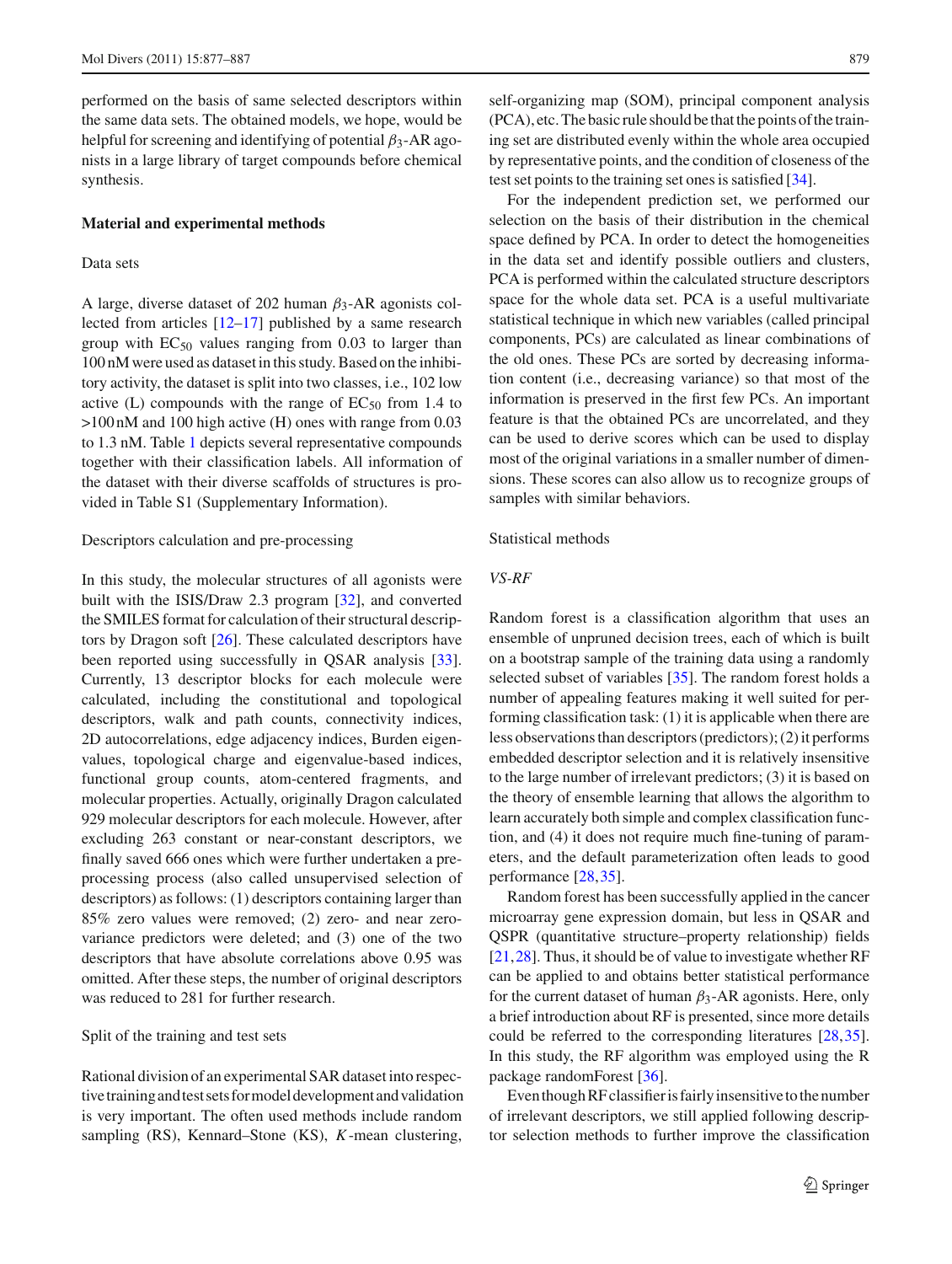

<span id="page-3-0"></span>

|  | <b>Table 1</b> Representative compounds together with their classification labels for human $\beta_3$ -AR agonists |  |  |  |  |
|--|--------------------------------------------------------------------------------------------------------------------|--|--|--|--|
|--|--------------------------------------------------------------------------------------------------------------------|--|--|--|--|

| No.             | Substituent             |              |                                         |                                         |                                         | $EC_{50}$ (nM) | Class <sup>a</sup>        | Ref. <sup>b</sup> |
|-----------------|-------------------------|--------------|-----------------------------------------|-----------------------------------------|-----------------------------------------|----------------|---------------------------|-------------------|
|                 | $\mathbf X$             |              |                                         | $\mathbb R$                             |                                         |                |                           |                   |
|                 |                         |              |                                         |                                         |                                         |                |                           |                   |
| $1^{\circ}$     | $\mathcal{O}$           |              |                                         | $p$ -OCH <sub>2</sub> CO <sub>2</sub> H |                                         | 48             | $\mathbf L$               | $[12]$            |
| $\overline{2}$  | $\rm{NH}$               |              |                                         |                                         | $p$ -OCH <sub>2</sub> CO <sub>2</sub> H | 12             | L                         | $[12]$            |
| 3 <sup>c</sup>  | NMe                     |              |                                         |                                         | $p$ -OCH <sub>2</sub> CO <sub>2</sub> H | 100            | L                         | $[12]$            |
| 5               | ${\mathbf S}$           |              | $p$ -OCH <sub>2</sub> CO <sub>2</sub> H |                                         | 85                                      | L              | $[12]$                    |                   |
|                 | $\mathbf{R}_1$<br>$R_2$ |              |                                         | $R_3$                                   |                                         |                |                           |                   |
| 23              | $\, {\rm H}$            | $\mathbf F$  |                                         |                                         | $\, {\rm H}$                            | 4.9            | L                         | $[12]$            |
| 26 <sup>c</sup> | $\,$ H                  | $\, {\rm H}$ |                                         |                                         | Cl                                      | 9.7            | $\mathbf L$               | $[12]$            |
| $27\,$          | $\, {\rm H}$            | $\rm H$      |                                         |                                         | OMe                                     | $12\,$         | $\mathbf L$               | $[12]$            |
|                 | $\mathbb{R}$            |              |                                         |                                         |                                         |                |                           |                   |
| 172             |                         | $NH-c$ -Hex  |                                         |                                         |                                         | $0.14\,$       | $\boldsymbol{\mathrm{H}}$ | $[16]$            |
| $173^{\circ}$   |                         | $iso-Bu$     |                                         |                                         |                                         | 0.46           | $\, {\rm H}$              | $[16]$            |
| 174             |                         | $c$ -Pen     |                                         |                                         |                                         | 0.41           | $\, {\rm H}$              | $[16]$            |
| 176             |                         | $CH-c-Hex$   |                                         |                                         |                                         | 0.54           | $\, {\rm H}$              | $[16]$            |
|                 | $R_1$                   | $\mathbf X$  | $R_2$                                   | $R_3$                                   | $R_4$                                   |                |                           |                   |
| 199             | $3-OH$                  | $\rm CH$     | $\, {\rm H}$                            | $\, {\rm H}$                            | $O-iso-Pr$                              | 0.044          | H                         | $[17]$            |
| $201^{\circ}$   | $4-OH$                  | CH           | CH <sub>3</sub>                         | H                                       | $O-c$ -Hex                              | 0.35           | $\,$ H                    | $[17]$            |
| 202             | 4-OMe                   | CH           | CH <sub>3</sub>                         | H                                       | O-c-Hex                                 | 28             | $\mathbf L$               | $[17]$            |

<sup>a</sup> H denotes high active compounds, L denotes low active compounds; <sup>b</sup> From the corresponding reference; <sup>c</sup> Test set

performance and increase the computational efficiency. To select the best set of descriptors, presently random forestbased backward elimination procedure was performed. The procedure involves iteratively fitting RFs and at each iteration building a new forest after discarding those descriptors with the smallest importance values; the selected set of descriptors is the one with the smallest OOB error rate. The variable selection procedure was achieved using the R package varSelRF [\[37](#page-10-13)]. We applied it with the recommended parameters: *ntree*  $= 2000$ , *fraction.dropped*  $= 0.2$  (a parameter indicating fraction of descriptors with small importance values to be discarded during backward elimination procedure), *mtryFactor*  $= 1$ , *nodesize*  $= 1$  and *c.sd*  $= 1$  (a factor that multiplies the standard deviation of error for stopping iterations and choosingthe best performing subset of descriptors).More details on the this algorithm can be referred to literature [\[31\]](#page-10-7).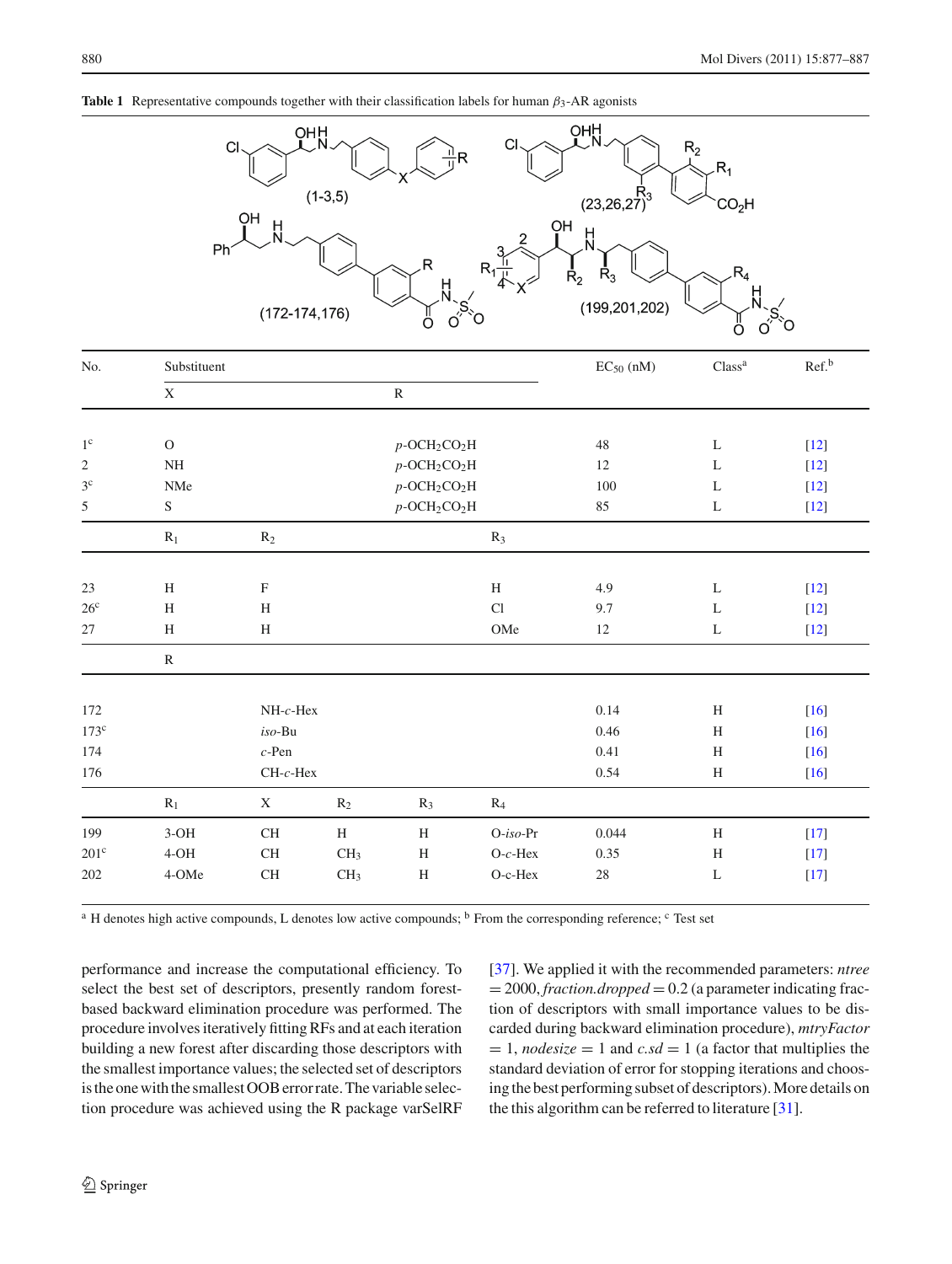#### *Support vector machine (SVM)*

SVMs are a machine learning algorithm originally developed by Vapnik and co-workers [\[38\]](#page-10-14). SVM approach automatically controls the flexibility of the resulting classifier on the training data. By design of the algorithm, the deteriorating effect of the input dimensionality on the generalization ability is greatly suppressed. Due to its many attractive features and promising empirical performances, SVM is gaining increasing popularity in many fields, and thus was also performed in this study. The Gaussian RBF kernel was used in our experiment.

$$
k(x, x') = \exp(-\sigma \|x - x'\|^2)
$$
 (1)

With this kernel, two parameters ( $C$  and  $\sigma$ ) were determined in the SVM model using 10-fold cross validation. And the R package kernlab [\[39\]](#page-10-15) was used to develop the SVM classification model.

#### *Linear discriminant analysis (LDA)*

LDA is a multivariate statistical procedure that aims to split objects into two or more categories. The basic theory of LDA is to classify the dependents by dividing an *n*-dimensional descriptor space into two regions that are separated by a hyperplane defined by a linear discriminant function  $(y = c + \sum b_i x_i)$ . This is optimized by adjusting *c* and  $b_i$  to obtain a maximum separation of the two classes. In this study, the independent variables were the calculated molecular descriptors, and the discrimination property was  $EC_{50}$ (represented by either high or low active compounds). LDA analysis was performed using the R package MASS [\[40](#page-10-16)].

#### Evaluation of the statistical performance

The performances of VS-RF, SVM, and LDA were measured using several statistics:

(1) Accuracy: the proportion of correctly classified instances:

$$
Accuracy = \frac{TP + TN}{TP + TN + FP + FN}
$$
 (2)

where true positives (TP) denote the correct classifications of positive examples (i.e., high active agonists in this study); true negatives (TN) are the correct classifications of negative examples (i.e., low active agonists here); false positives (FP) represent the incorrect classification of negative examples into the positive classes; and false negatives (FN) are the positive examples incorrectly classified into the negative classes.

(2) Sensitivity: the percentage of positive examples which are correctly classified;

$$
Sensitivity = \frac{TP}{TP + FN}
$$
 (3)

(3) Specificity: the percentage of negative examples which are correctly classified;

$$
Specificity = \frac{TN}{TN + FP}
$$
 (4)

(4) Positive predictive value (PPV): the percentage of the examples predicted to be positive that are correct;

$$
PPV = \frac{TP}{TP + FP}
$$
 (5)

(5) Negative predictive value (NPV): the percentage of examples predicted to be negative that are correct;

$$
NPV = \frac{TN}{TN + FN}
$$
 (6)

In order to show how the classification system performs on the high active and low active compounds separately, the confusion matrix, which can transfer more information on the statistical results, for the best model is shown in the following form (Table [2\)](#page-5-0).

In additional to above criteria, Matthews correlation coefficient (MCC) [\[41\]](#page-10-17), which indicates the accuracy of real and estimated class, respectively, is also used to measure the prediction accuracies and can be given as follows:

$$
MCC = \frac{TP \times TN - FN \times FP}{\sqrt{(TP + FN)(TP + FP)(TN + FN)(TN + FP)}}
$$
(7)

## **Results and discussion**

## PCA of the dataset

As a kind of multivariate statistical technique that can be used for clustering, visualization, and abstraction tasks, PCA is suitable for data survey due to its visualization properties which have been successfully applied to dataset split [\[42](#page-10-18)]. In the current work, PCA gives three significant PCs, which together explain 54.68% of the variation in the data (with first PC 33.21%, second PC 12.67%, and third PC 8.80%, respectively). Figure [1](#page-5-1) demonstrates the distribution of the molecules, where the blue asterisk denotes the training set and red hexagram stands for the test set, respectively. As seen from this figure, on one hand, representative points of the test set are close to those of the training one and on the other hand, the training and test sets uniformly occupy the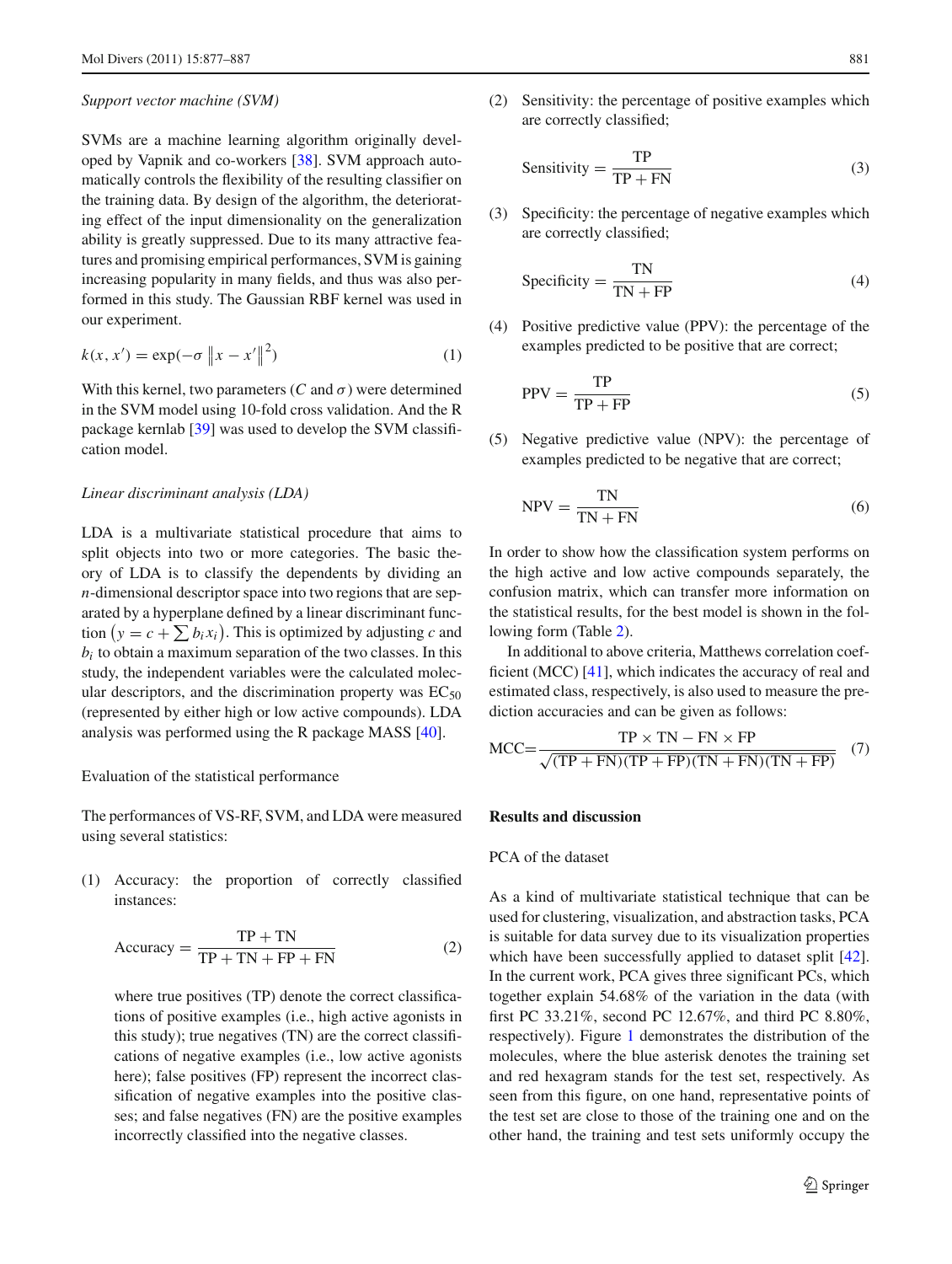<span id="page-5-0"></span>**Table 2** The format of confusion matrix for the best classification model

|              | Observed    |             | Total               | $%$ Correct |  |
|--------------|-------------|-------------|---------------------|-------------|--|
|              |             |             |                     |             |  |
|              | Н           | L           |                     |             |  |
| Predicted    |             |             |                     |             |  |
| H            | TP          | FP          | $TP + FP$           | <b>PPV</b>  |  |
|              | FN          | TN          | $FP + TN$           | <b>NPV</b>  |  |
| Total        | $TP + FN$   | $FP + TN$   | $TP + FP + FN + TN$ |             |  |
| $\%$ Correct | Sensitivity | Specificity |                     | Accuracy    |  |

<span id="page-5-1"></span>



whole chemical space, which both indicate a rational selection of the training and test compounds in this study.

The training set was used for the development of the classification models with variable selection, and the independent prediction set was used for the assessment of the system. The training and independent test sets contain 152 (75 high active and 77 low active) and 50 (25 high active and 25 low active) compounds, respectively, with approximately one-fourth of the respective groups assigned in the independent prediction set. Table S1 (Supplementary Information) lists the structures of all the molecules.

## Selected descriptors using VS-RF

Apart from the quality of the data sets used, the selection of descriptors relevant to human  $\beta_3$ -AR activity is also important for optimization of the prediction system by reducing the noise and increasing computational efficiency in a statistical learning process. A VS-RF strategy has been developed successfully, with the final number of descriptors being reduced to 3 from the original 281 for further study. Since it is recommended that the number of compounds in the training set

should be at least five times larger than that of the selected independent variables [\[43](#page-10-19)], the model developed by VS-RF obviously maintains the recommended ratio. Table [3](#page-6-0) lists the selected descriptors together with their definitions, and Table S2 (Supplementary Information) lists their values.

## Performance evaluation

To estimate the performances of the statistical learning methods for prediction of the diverse set of  $\beta_3$ -AR agonists, it is useful to examine whether the accuracy from the three different statistical methods (VS-RF, SVM, and LDA) is at a similar level. Tables [4](#page-6-1) and [5](#page-6-2) summarize the detailed statistics, where the predicted results by the methods are presented in Table S3 (Supplementary Information).

A set of 152 agonists are chosen as a training set to derive the binary classification models and optimize the developed models, while the external test set including 50 compounds is only used to estimate the model performances. As a classification algorithm, random forest, generally, has only one parameter (i.e.,  $m_{\text{try}}$ ) that could be considered a tuning variable. Although it was shown in a previous report [\[28](#page-10-4)],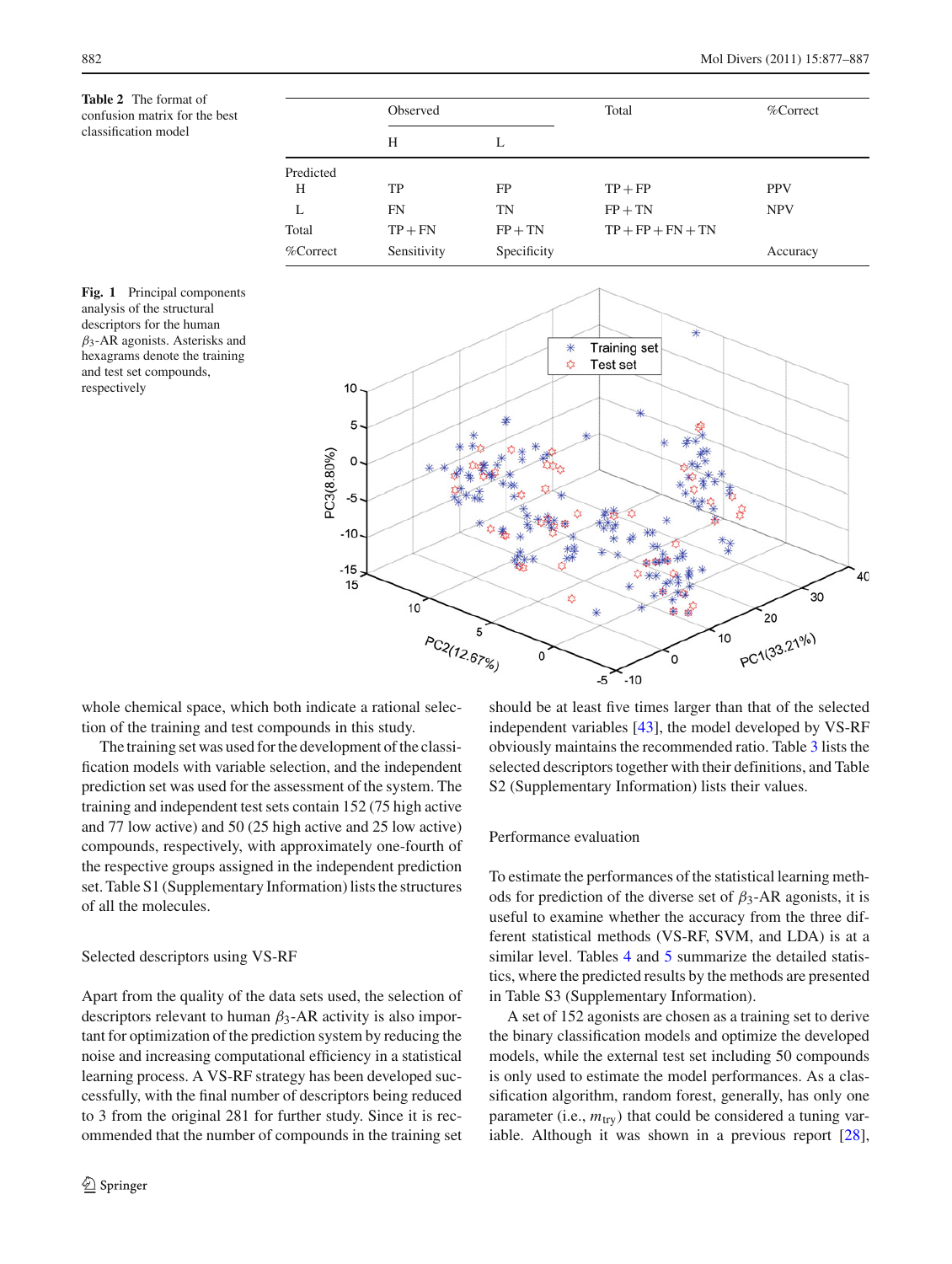| Descriptors       | Definition                                                                       | Class                   |
|-------------------|----------------------------------------------------------------------------------|-------------------------|
| BELm4             | Lowest eigenvalue $n$ . 4 of Burden matrix/weighted by atomic masses             | <b>BCUT</b> descriptors |
| BEL <sub>p4</sub> | Lowest eigenvalue $n.4$ of Burden matrix/weighted by atomic polarizabilities     | <b>BCUT</b> descriptors |
| BEL <sub>v4</sub> | lowest eigenvalue n. 4 of Burden matrix/weighted by atomic van der Waals volumes | <b>BCUT</b> descriptors |

<span id="page-6-0"></span>**Table 3** The selected 3 descriptors using  $VS + RF$  and their definition

<span id="page-6-1"></span>**Table 4** Confusion matrices for the VS-RF using human  $\beta_3$ -AR agonists

|              | Observed       |       | Total | %Correct |  |
|--------------|----------------|-------|-------|----------|--|
|              | H              | L     |       |          |  |
| Training set |                |       |       |          |  |
| Predicted    |                |       |       |          |  |
| H            | 73             | 1     | 74    | 98.65    |  |
| L            | $\overline{2}$ | 76    | 78    | 97.44    |  |
| Total        | 75             | 77    | 152   |          |  |
| %Correct     | 97.33          | 98.70 |       | 98.03    |  |
| Test set     |                |       |       |          |  |
| Predicted    |                |       |       |          |  |
| H            | 24             | 1     | 25    | 96.00    |  |
| L            | 1              | 24    | 25    | 96.00    |  |
| Total        | 25             | 25    | 50    |          |  |
| %Correct     | 96.00          | 96.00 |       | 96.00    |  |
|              |                |       |       |          |  |

<span id="page-6-2"></span>**Table 5** The prediction performance of high and low active compounds as human β3-AR agonists from VS-RF, SVM, and LDA statistical methods for the external prediction set

| Model <sup>a</sup> |    | High active agonists |       | Low active agonists |    |          | $Q_{\text{ex}}(\%)$ | <b>MCC</b> |
|--------------------|----|----------------------|-------|---------------------|----|----------|---------------------|------------|
|                    | TP | FN                   | SE(%) | TN                  | FP | $SP(\%)$ |                     |            |
| VS-RF              | 24 |                      | 96.00 | 24                  |    | 96.00    | 96.00               | 0.92       |
| <b>SVM</b>         | 24 |                      | 96.00 | 22                  |    | 88.00    | 92.00               | 0.84       |
| <b>LDA</b>         | 23 |                      | 92.00 | 24                  |    | 96.00    | 94.00               | 0.88       |

<sup>a</sup> RF,  $m_{\text{try}} = 1$ ; SVM,  $C = 0.1$ ,  $\sigma = 5.6$ 

although it has been shown that the performance of RF using a fixed set of descriptors is often relatively insensitive to the choice of *m*try specified as a function of number of descriptors ( $p^{1/2}$  for classification), it is still necessary to attempt the variation of this value [\[20](#page-9-14)]. Since the number of final selected descriptors is three, the  $m_{\text{try}}$  value is just tried from 1 to 3, the optimal one of which is determined by 10-fold cross-validation accuracy ( $Q_{\text{cv}} = 0.80$ ). Ultimately, optimal RF results are obtained based on  $m_{\text{try}} = 1$  and 500 trees in the forest. The confusion matrix for the optimal VS-RF model is given in Table [4.](#page-6-1) For the training set, the sensitivity is 97.33% (73 out of 75 high active compounds are correctly classified), and specificity is 98.70% (76 out of 77 low active compounds are correctly classified). Thus, both the sensitivity and specificity of the optimal VS-RF model show a perfect classification for the human  $\beta_3$ -AR agonists. Finally, an encouraging overall accuracy of 98.03% is obtained for the training set.

The validation of QSAR models is important because it assesses the model's reliability and prediction ability. Thus, both the external and internal validations are performed, where the internal validation is based on the training set data and the external one accomplished using a separate set of data (the test set) that is not used in the model development.

Here, the classification results in VS-RF for the test set is listed in Table [4.](#page-6-1) For the 50 tested compounds including 25 high active and 25 low active ones, the statistics for the set (sensitivity = 96%, specificity = 96, and overall  $Q = 96\%$ ) exhibited good performances similar to the training set, proving the reliability and high predictive capacity of the proposed VS-RF model.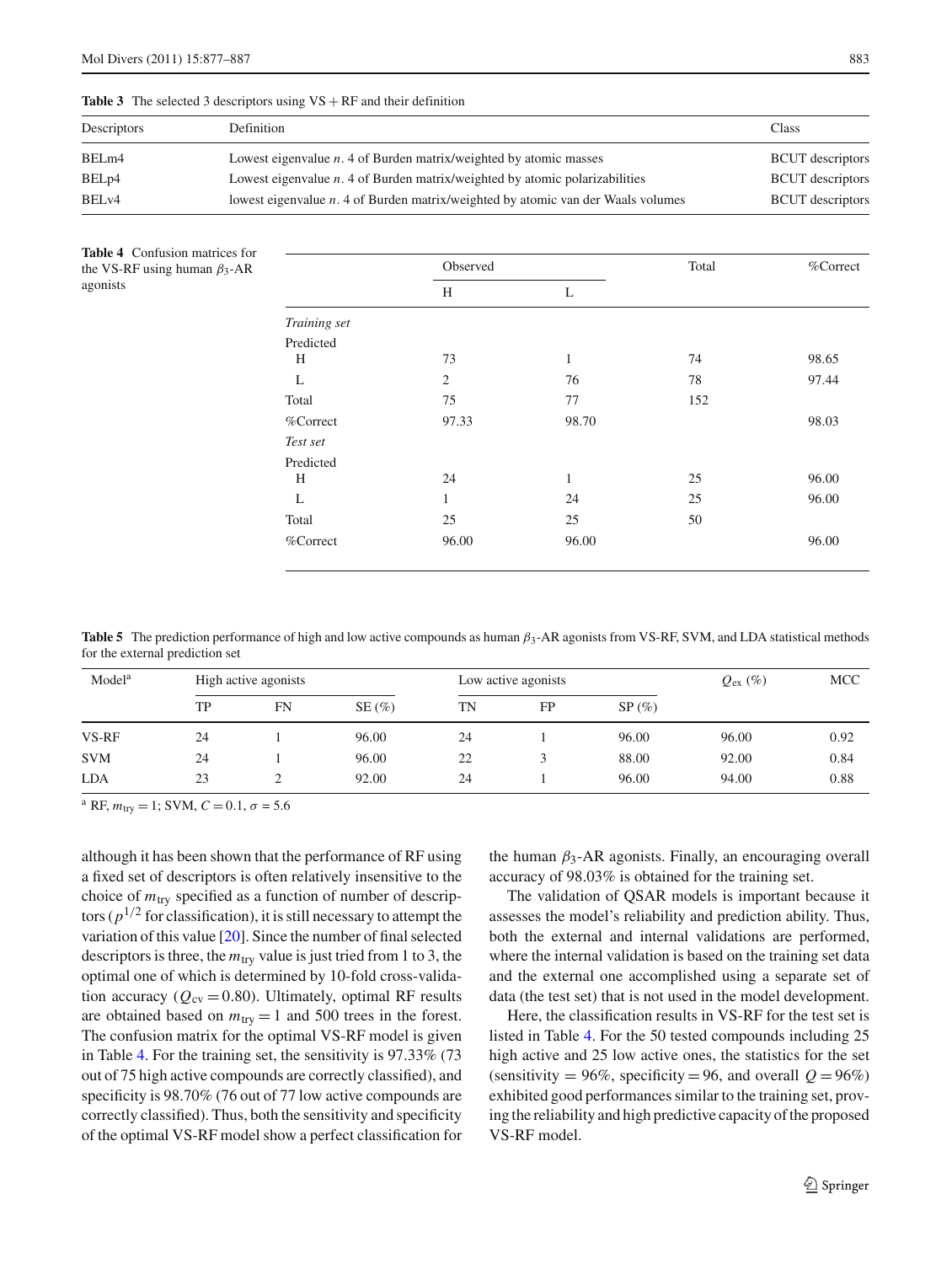For comparison with the VS-RF, two other popular algorithms, SVM and LDA, are also performed using the same data set as VS-RF. Table [5](#page-6-2) shows the detailed comparison results for the external prediction set. Based on the selected descriptors, the state-of-art implementation of SVM available in the R package kernlab is also employed for achieving classifications. Similar to other multivariate statistical models, the performance of SVM depends on the combination of several parameters including the capacity parameter *C*, the kernel type  $K$ , and its corresponding indices.  $C$  is a regularization parameter which controls the tradeoff between maximizing the margin and minimizing the training error. In this study, the grid search technology was employed to obtain the optimum parameters (*C* and  $\sigma$ ) using the R package caret [\[44](#page-10-20)] on the basis of 10-fold cross validation. Here, the function sigest in the kernlab package was used to provide a good estimate of the  $\sigma$  parameter, so that only the *C* parameter was tuned. The final values used in the model are  $C = 0.1$  and  $\sigma = 5.6$  with the highest 10-fold cross-validation accuracy (0.77). Using the determined optimal parameters, the SVM obtains statistical results of 96, 88, and 92% for the sensitivity, specificity, and overall external accuracy  $(Q_{ex})$  of the test set, respectively. And the MCC achieves 0.84 (Table [5\)](#page-6-2).

Since the above depicted methods all based on a nonlinear technique, it is interesting to attempt a linear method to separate the categories of the studied compounds. Thus, LDA, a widely used classification technology, was also carried out to class the current dataset based on the selected three descriptors. As shown in Table [5,](#page-6-2) LDA gives relatively low sensitivity of 92%, specificity of 96% with a total accuracy of 94%. For the additionally statistical parameter, MCC, LDA gives 0.88 for the external prediction set.

## Comparison of different approaches

After the above discussion, it can be concluded that although the performances of all three methods are comparative, VS-RF still performs slightly non-significant better than the others in terms of internal ( $Q_{\text{cv}} = 0.80$ ) and external  $(Q_{ex} = 0.96)$  prediction ability. Another popular machine learning method, SVM, though keeps a same high sensitivity as that of VS-RF indicating that both of them possess ability with high correct classification of the high active agonists, gives a relatively low specificity of 88% with the reduction in specificity of 8% compared to that of the VS-RF model, and the value of its MCC is also the lowest one (0.84) among the three models. In addition, by comparing with SVM, LDA decreases by 4% in the sensitivity, while increases by 8% in the specificity (as up to 96%) which is the highest one among the three models. Therefore, LDA also presents high prediction accuracy. In summary, by a comparison of the three models obtained in this study, the order of them in overall predictivity performance is VS-RF > LDA > SVM.



<span id="page-7-0"></span>**Fig. 2** The ROC curves of VS-RF, SVM, and LDA for the prediction set

The area under the ROC curve (AUC) is also considered as an important criterion for measuring the performance of the model [\[22](#page-9-16)]. The ROC curve demonstrates the model's sensitivity, the ability to identify true positives, and specificity, the ability to avoid false negatives. The area under the ROC curve is a quantitative measure of the model performance. An AUC value of 1 indicates a theoretically perfect performance, while a value of 0.5 denotes no prediction ability. Clearly, the closer the AUC value is to 1, the better the model performance is. Figure [2](#page-7-0) gives the ROC curves of VS-RF, SVM, and LDA for the prediction set. The computed AUC values of the three statistical methods are 0.96, 0.95 and 0.97, respectively, indicating good prediction ability and reliability of all three statistical models. However, when inspecting and comprising the three methods, it is noted that VS-RF seems to outperform the other two since, for the test set, there are only two misclassifications, while the SVM and LDA models present four and three wrongly classified compounds, respectively (Table [5\)](#page-6-2). The reasons for the better performance of VS-RF may be that as an ensemble algorithm, the random forest approach, by constructing an ensemble out of all of these accurate classifiers, can "average" their votes and reduce the risk choosing the wrong classifier. Previous literature [\[28](#page-10-4)] also illustrates that random forest suited for modeling in QSAR field. However, it should also be kept in mind that no single technique can claim to be uniformly superior to any other. For example, the nonlinear algorithm of SVM has been reported outperformed LDA [\[45](#page-10-21)], while in this study, the performance of LDA is slightly better than that of SVM. Therefore, to aim directly at different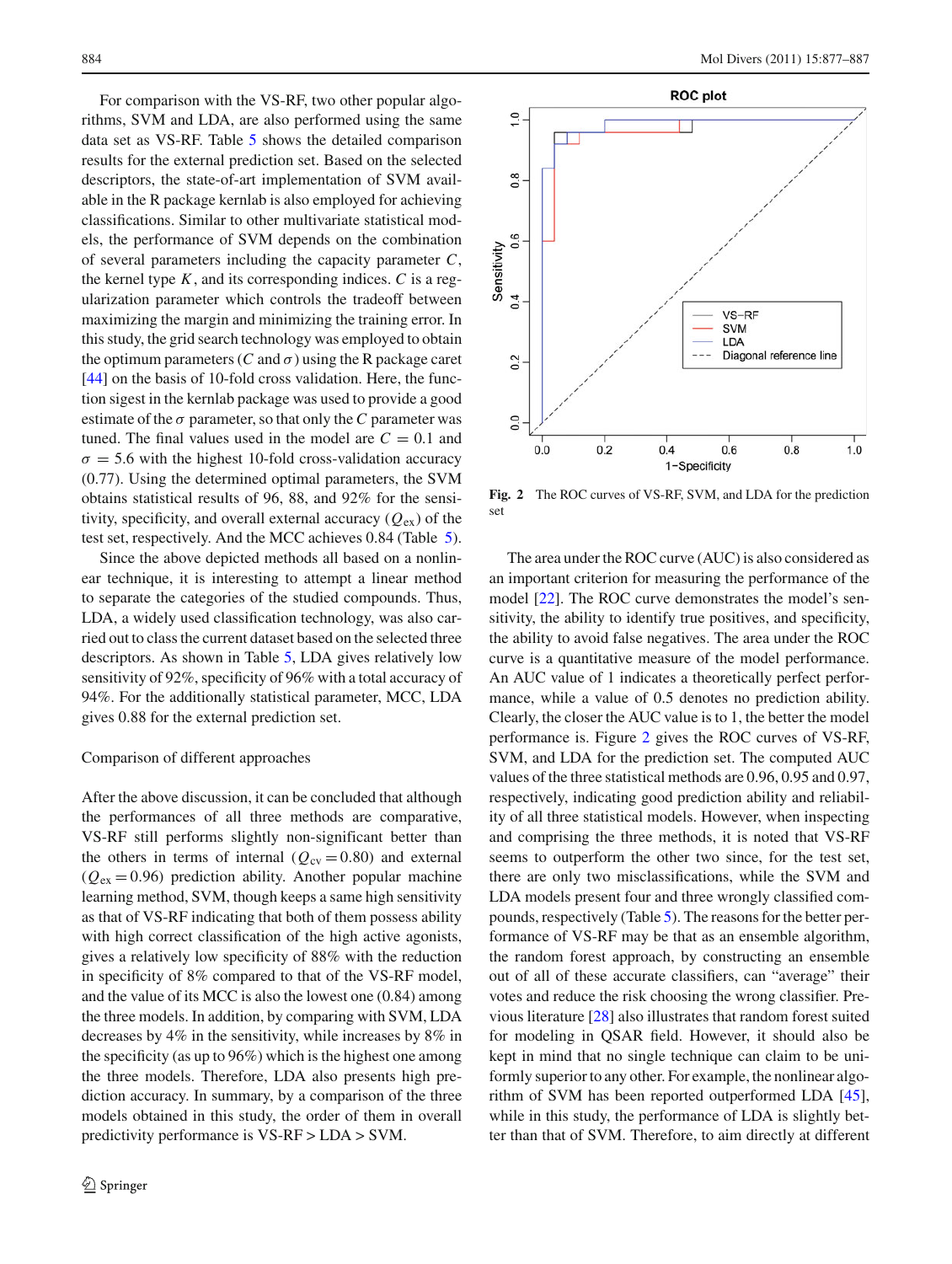research systems, one should attempt multiple methods to find the optimal one to study further. In this study, we consider VS-RF as the best classifier for achieving current classification task.

## *Y* -Randomization check for VS-RF

*Y* -randomization, randomly scrambling the responses, is another validation approach that should be used in parallel with cross validation, and be applied to test the significance of the derived model [\[43\]](#page-10-19). In order to further investigate the validity of the generated VS-RF model here, we have repeated 100 *Y* -randomization checks and compared with the prediction statistics without such checks. In all random shuffles of the *Y* vector we tried, we noted that the values of sensitivity, specificity, and *Q*ex are all significantly reduced (more than 40%) for the prediction set. All these illustrate that the developed prediction model by VS-RF is not due to a chance correlation.

#### Interpretation of the selected descriptors

Using feature selection, the most appropriate sets of molecular descriptors for predicting the low or high active  $\beta_3$ -AR agonists are extracted from the VS-RF models, the interpretation of which might provide some new insights into the physicochemical characteristics of human  $\beta_3$ -AR agonists.

It is very interesting to note that in this study, all the three parameters selected are BCUT descriptors (Table [3\)](#page-6-0), who are the eigenvalues of a modified connectivity matrix, the Burden matrix [\[46\]](#page-10-22). The matrix is an *H* depleted molecular graph defined as follows: diagonal elements are atomic numbers of the elements  $(Z_i)$ ; off-diagonal elements  $(B_{ij})$ , representing bonded atoms *i* and *j* are equal to  $\pi^* \times 10^{-1}$ , where  $\pi^*$  is the conventional bond order (i.e., 1, 2, 3, 1.5 for single, double, triple, and aromatic bonds, respectively); off-diagonal elements corresponding to the terminal bonds are increased by 0.01, and all other matrix elements are set to 0.001. The ordered sequence of the *n* smallest eigenvalues of *B* was proposed as a molecular descriptor based on the assumption that the lowest eigenvalues contain contributions from all the atoms and thus reflect the topology of the molecule. The BCUT descriptors are an extension of the Burden eigenvalues and consider three classes of matrices whose diagonal elements correspond to atomic charge related values, atomic polarizability related values, and atomic H bond abilities. A variety of definitions have been used for the off-diagonal terms, and both 2D and 3D approaches are considered. The highest and lowest eigenvalues of these matrices have been shown to be discriminating descriptors [\[47\]](#page-10-23). BELm4 is the lowest eigenvalue *n*. 4 of Burden matrix involving the atomic masses as weighting scheme. BELp4 is lowest eigenvalue *n*. 4 of Burden matrix/weighted by atomic polarizabilities, and

BELv4 is lowest eignvalue *n*. 4 of Burden matrix/weighted by atomic van der Waals volumes.

In fact, the BCUT metrics have been successfully applied to QSAR studies. For example, Stanton [\[48\]](#page-10-24) has found the BCUT metrics can provide unique information regarding the molecular structures and make significant contributions to resulting equations; In 2000, Pirard and Pickett [\[49\]](#page-10-25) correctly classified the kinase inhibitors using the PLS discriminant analysis coupled with the BCUT descriptors, and thereafter the author [\[29\]](#page-10-5) also presented an application of BCUT metrics and genetic algorithm in binary QSAR analysis with highly predictive models obtained. In addition, Ford et al. [\[50](#page-10-26)] applied both the LDA and a committee of neural networks using BCUT parameters as input variables to recognize compounds that act at biological targets belonging to protein kinases. Their results illustrated that BCUT metrics have utility in discriminating compounds that interact with particular gene families. Here, our highly predictive classification models further indicate that BCUT descriptors are useful in QSAR studies and should be extensively applied in the further study.

In summary, from the aforementioned discussion, it can be seen that the activity of these human  $\beta_3$ -AR agonists is mainly influenced by several factors including atomic masses, atomic polarizabilities, and van der Waals volumes. Our results are partly in agreement with the previous research [\[23](#page-9-17)]. For example, in their common pharmacophore hypothesis features, an acceptor, a negative charge and a positive charge are included, which are proven by our selected structure information (atomic polarizabilities). It also should be pointed out that though some structure features selected by our study cannot directly instruct the structural improvement of human  $\beta_3$ -AR agonists, in terms of developing a highly predictive classification model; however, the proposed VS-RF model in this study could implement this task (Tables [4](#page-6-1) and [5\)](#page-6-2).

#### **Conclusions**

In this study, based on the up-to-date largest dataset to our best knowledge of 202 structurally diverse human  $\beta_3$ -AR agonists, a VS-RF classification model with good predictive performance (with an overall  $Q = 96\%$  for the prediction set) has been built. By explanation of the selected descriptors, we conclude that atomic masses, atomic polarizabilities, and van der Waals volumes play a central role in the  $\beta_3$ -AR inhibition, which is supported by previous research [\[23\]](#page-9-17). Moreover, a comparison with other two statistical methods (i.e., SVM and LDA), the VS-RF model presents slightly non-significant better statistics both from the internal and external validations. Therefore, we hope that the proposed VS-RF method and the derived model would be of help for predictive tasks to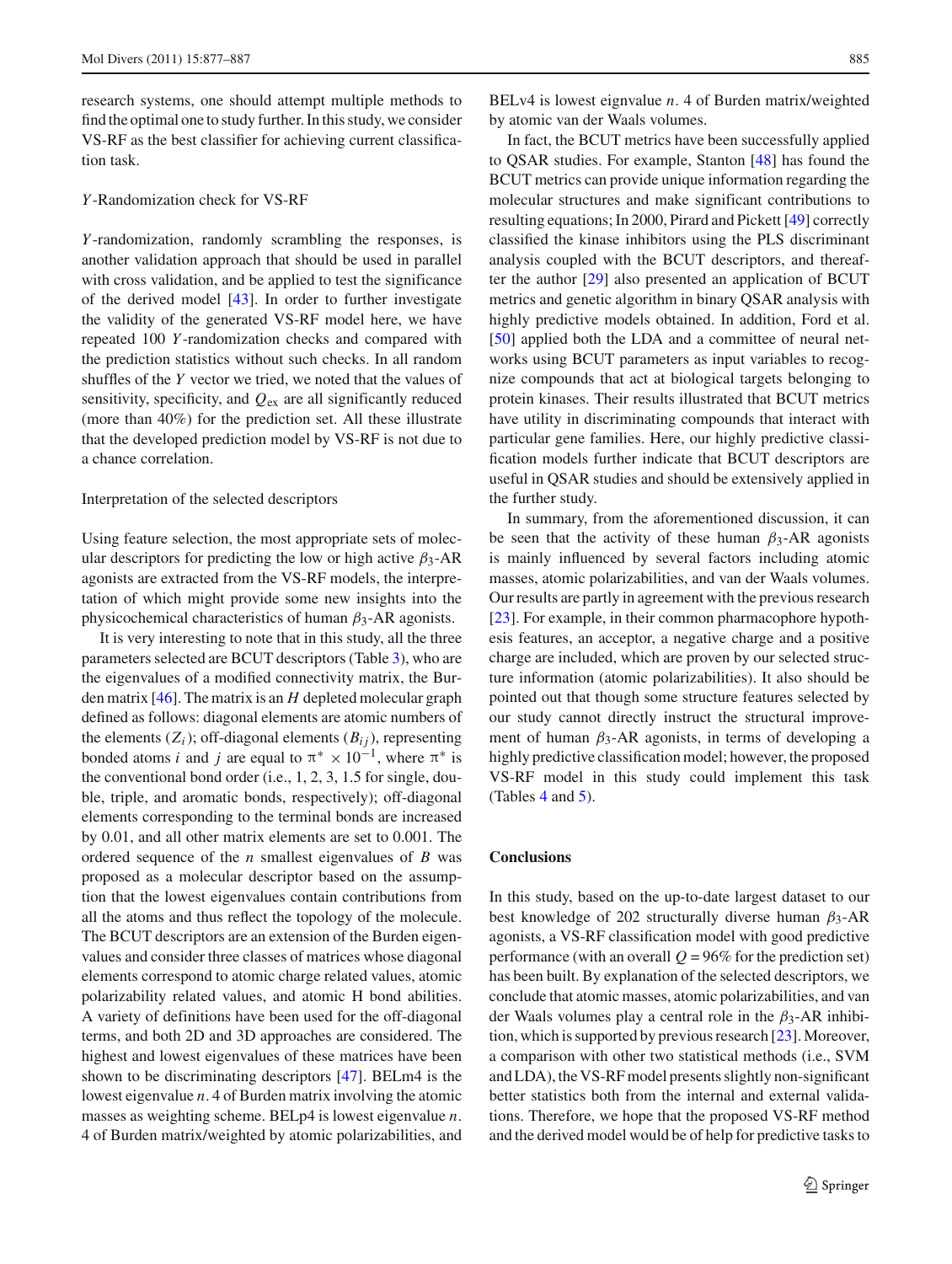screen new and potent human  $\beta_3$ -AR agonists in early drug development.

**Acknowledgments** This study is financially supported by the National Natural Science Foundation of China (Grant No. 10801025). The authors thank the R Development Core Team for affording the free R2.10 software.

## **References**

- <span id="page-9-0"></span>1. Stewart W, Van Rooyen J, Cundiff G, Abrams P, Herzog A, Corey R, Hunt T, Wein A (2003) Prevalence and burden of overactive bladder in the United States. World J Urol 20:327–336. doi[:10.](http://dx.doi.org/10.1007/s00345-002-0301-4) [1007/s00345-002-0301-4](http://dx.doi.org/10.1007/s00345-002-0301-4)
- <span id="page-9-1"></span>2. Abrams P, Andersson K (2007) Muscarinic receptor antagonists for overactive bladder. BJU Int 100:987–1006. doi[:10.1111/j.](http://dx.doi.org/10.1111/j.1464-410X.2007.07205.x) [1464-410X.2007.07205.x](http://dx.doi.org/10.1111/j.1464-410X.2007.07205.x)
- <span id="page-9-2"></span>3. Emorine L, Marullo S, Briend-Sutren M, Patey G, Tate K, Delavier-Klutchko C, Strosberg A (1989) Molecular characterization of the human  $\beta_3$ -adrenergic receptor. Science 245:1118–1121. doi[:10.](http://dx.doi.org/10.1126/science.2570461) [1126/science.2570461](http://dx.doi.org/10.1126/science.2570461)
- <span id="page-9-3"></span>4. Yamaguchi O, Chapple C (2007)  $\beta_3$ -adrenoceptors in urinary bladder. Neurourol Urodyn 26:752–756. doi[:10.1002/nau.20420](http://dx.doi.org/10.1002/nau.20420)
- <span id="page-9-4"></span>5. Arch J, Ainsworth A, Cawthorne M, Piercy V, Sennitt M, Thody V, Wilson C, Wilson S (1984) Atypical β-adrenoceptor on brown adipocytes as target for anti-obesity drugs. Nature 309:163–165. doi[:10.1038/309163a0](http://dx.doi.org/10.1038/309163a0)
- <span id="page-9-5"></span>6. Hu B, Jennings LL (2003) Orally bioavailable  $\beta_3$ -adrenergic receptor agonists as potential therapeutic agents for obesityand type-II diabetes. Prog Med Chem 41:167–194. doi[:10.1016/](http://dx.doi.org/10.1016/S0079-6468(02)41005-3) [S0079-6468\(02\)41005-3](http://dx.doi.org/10.1016/S0079-6468(02)41005-3)
- <span id="page-9-6"></span>7. Uchida H, Shishido K, Nomiya M, Yamaguchi O (2005) Involvement of cyclic AMP-dependent and -independent mechanisms in the relaxation of rat detrusor muscle via β-adrenoceptors. Eur J Pharmacol 518:195–202. doi[:10.1016/j.ejphar.2005.06.029](http://dx.doi.org/10.1016/j.ejphar.2005.06.029)
- <span id="page-9-7"></span>8. de Souza C, Burkey B (2001)  $\beta_3$ -adrenoceptor agonists as antidiabetic and anti-obesity drugs in humans. Curr Pharm Des 7:1433– 1449. doi[:10.2174/1381612013397339](http://dx.doi.org/10.2174/1381612013397339)
- <span id="page-9-8"></span>9. Mathvink RJ, Tolman JS, Chitty D, Candelore MR, Cascieri MA, Colwell LF, Deng L, Feeney WP, Forrest MJ, Hom GJ, MacIntyre DE, Miller RR, Stearns RA, Tota L, Wyvratt MJ, Fisher MH, Weber AE (2000) Discovery of a potent, orally bioavailable  $\beta_3$  adrenergic receptor agonist, (*R*)− *N*-[4-[2-[[2-hydroxy-2-(3-pyridinyl)ethyl] amino] ethyl] phenyl]-4-[4-[4-(trifluoromethyl)phenyl]thiazol-2 yl]benzenesulfonamide. J Med Chem 43:3832–3836. doi[:10.1021/](http://dx.doi.org/10.1021/jm000286i) [jm000286i](http://dx.doi.org/10.1021/jm000286i)
- 10. Uehling DE, Shearer BG, Donaldson KH, Chao EY, Deaton DN, Adkison KK, Brown KK, Cariello NF, Faison WL, Lancaster ME, Lin J, Hart R, Milliken TO, Paulik MA, Sherman BW, Sugg EE, Cowan C (2006) Biarylaniline phenethanolamines as potent and selective  $\beta_3$  adrenergic receptor agonists. J Med Chem 49:2758– 2771. doi[:10.1021/jm0509445](http://dx.doi.org/10.1021/jm0509445)
- <span id="page-9-9"></span>11. Shearer BG, Chao EY, Uehling DE, Deaton DN, Cowan C, Sherman BW, Milliken T, Faison W, Brown K, Adkison KK, Lee F (2007) Synthesis and evaluation of potent and selective  $\beta_3$  adrenergic receptor agonists containing heterobiaryl carboxylic acids. Bioorg Med Chem Lett 17:4670–4677. doi[:10.1016/j.bmcl.2007.](http://dx.doi.org/10.1016/j.bmcl.2007.05.069) [05.069](http://dx.doi.org/10.1016/j.bmcl.2007.05.069)
- <span id="page-9-10"></span>12. Imanishi M, Tomishima Y, Itou S, Hamashima H, Nakajima Y, Washizuka K, Sakurai M, Matsui S, Imamura E, Ueshima K, Yamamoto T, Yamamoto N, Ishikawa H, Nakano K, Unami N, Hamada K, Matsumura Y, Takamura F, Hattori K (2008) Discov-

ery of a novel series of biphenyl benzoic acid derivatives as potent and selective human  $\beta_3$ -adrenergic receptor agonists with good oral bioavailability. Part I. J Med Chem 51:1925–1944. doi[:10.](http://dx.doi.org/10.1021/jm701324c) [1021/jm701324c](http://dx.doi.org/10.1021/jm701324c)

- <span id="page-9-18"></span>13. Imanishi M, Itou S, Washizuka K, Hamashima H, Nakajima Y, Araki T, Tomishima Y, Sakurai M, Matsui S, Imamura E, Ueshima K, Yamamoto T, Yamamoto N, Ishikawa H, Nakano K, Unami N, Hamada K, Matsumura Y, Takamura F, Hattori K (2008) Discovery of a novel series of biphenyl benzoic acid derivatives as highly potent and selective human  $\beta$ 3 adrenergic receptor agonists with good Oral bioavailability. Part II. J Med Chem 51:4002–4020. doi[:10.1021/jm8000345](http://dx.doi.org/10.1021/jm8000345)
- 14. Imanishi M, Nakajima Y, Tomishima Y, Hamashima H, Washizuka K, Sakurai M, Matsui S, Imamura E, Ueshima K, Yamamoto T, Yamamoto N, Ishikawa H, Nakano K, Unami N, Hamada K, Matsumura Y, Takamura F, Hattori K (2008) Discovery of a novel series of benzoic acid derivatives as potent and selective human  $\beta_3$  adrenergic receptor agonists with good oral bioavailability. 3. Phenylethanolaminotetraline (PEAT) skeleton containing biphenyl or biphenyl ether moiety. J Med Chem 51:4804–4822. doi[:10.1021/](http://dx.doi.org/10.1021/jm800222k) [jm800222k](http://dx.doi.org/10.1021/jm800222k)
- 15. Nakajima Y, Imanishi M, Itou S, Hamashima H, Tomishima Y, Washizuka K, Sakurai M, Matsui S, Imamura E, Ueshima K, Yamamoto T, Yamamoto N, Ishikawa H, Nakano K, Unami N, Hamada K, Hattori K (2008) Discovery of novel series of benzoic acid derivatives containing biphenyl ether moiety as potent and selective human β3-adrenergic receptor agonists. Part IV. Bioorg Med Chem Lett 18:5037–5040. doi[:10.1016/j.bmcl.2008.08.009](http://dx.doi.org/10.1016/j.bmcl.2008.08.009)
- <span id="page-9-19"></span>16. Hattori K, Toda S, Imanishi M, Itou S, Nakajima Y, Washizuka K, Araki T, Hamashima H, Tomishima Y, Sakurai M, Matsui S, Imamura E, Ueshima K, Yamamoto T, Yamamoto N, Ishikawa H, Nakano K, Unami N, Hamada K, Matsumura Y, Takamura F (2009) Discovery of highly potent and selective biphenylacylsulfonamidebased  $\beta_3$ -adrenergic receptor agonists and evaluation of physical properties as potential overactive bladder therapies. Part 5. J Med Chem 52:3063–3072. doi[:10.1021/jm9000709](http://dx.doi.org/10.1021/jm9000709)
- <span id="page-9-11"></span>17. Hattori K, Orita M, Toda S, Imanishi M, Itou S, Nakajima Y, Tanabe D, Washizuka K, Araki T, Sakurai M, Matsui S, Imamura E, Ueshima K, Yamamoto T, Yamamoto N, Ishikawa H, Nakano K, Unami N, Hamada K, Matsumura Y, Takamura F (2009) Discovery of highly potent and selective biphenylacylsulfonamide-based  $\beta_3$ -adrenergic receptor agonists and molecular modeling based on the solved X-ray structure of the  $\beta_2$ -adrenergic receptor. Part 6. Bioorg Med Chem Lett 19:4679–4683. doi[:10.1016/j.bmcl.2009.](http://dx.doi.org/10.1016/j.bmcl.2009.06.083) [06.083](http://dx.doi.org/10.1016/j.bmcl.2009.06.083)
- <span id="page-9-12"></span>18. Sun X, Li Y, Liu X, Ding J,Wang Y, Shen H, Chang Y (2008) Classification of bioaccumulative and non-bioaccumulative chemicals using statistical learning approaches. Mol Divers 12:157–169. doi[:10.1007/s11030-008-9092-x](http://dx.doi.org/10.1007/s11030-008-9092-x)
- <span id="page-9-13"></span>19. Wang Y, Li Y, Yang S, Yang L (2005) Classification of substrates and inhibitors of P-glycoprotein using unsupervised machine learning approach. J Chem Inf Model 45:750–757. doi[:10.1021/](http://dx.doi.org/10.1021/ci050041k) [ci050041k](http://dx.doi.org/10.1021/ci050041k)
- <span id="page-9-14"></span>20. Li Y, Wang Y, Ding J, Wang Y, Chang Y, Zhang S (2009) In silico prediction of androgenic and nonandrogenic compounds using random forest. QSAR Comb Sci 28:396–405. doi[:10.1002/qsar.](http://dx.doi.org/10.1002/qsar.200810100) [200810100](http://dx.doi.org/10.1002/qsar.200810100)
- <span id="page-9-15"></span>21. Hao M, Li Y, Wang Y, Zhang S (2010) Prediction of PKCθ inhibitory activity using the random forest algorithm. Int J Mol Sci 11:3413–3433. doi[:10.3390/ijms11093413](http://dx.doi.org/10.3390/ijms11093413)
- <span id="page-9-16"></span>22. Sun H (2005) A naive Bayes classifier for prediction of multidrug resistance reversal activity on the basis of atom typing. J Med Chem 48:4031–4039. doi[:10.1021/jm050180t](http://dx.doi.org/10.1021/jm050180t)
- <span id="page-9-17"></span>23. Telvekar V, Patel D, Jadhav N, Mishra S (2010) Three-dimensional QSAR and pharmacophore mapping of biphenyl benzoic acid